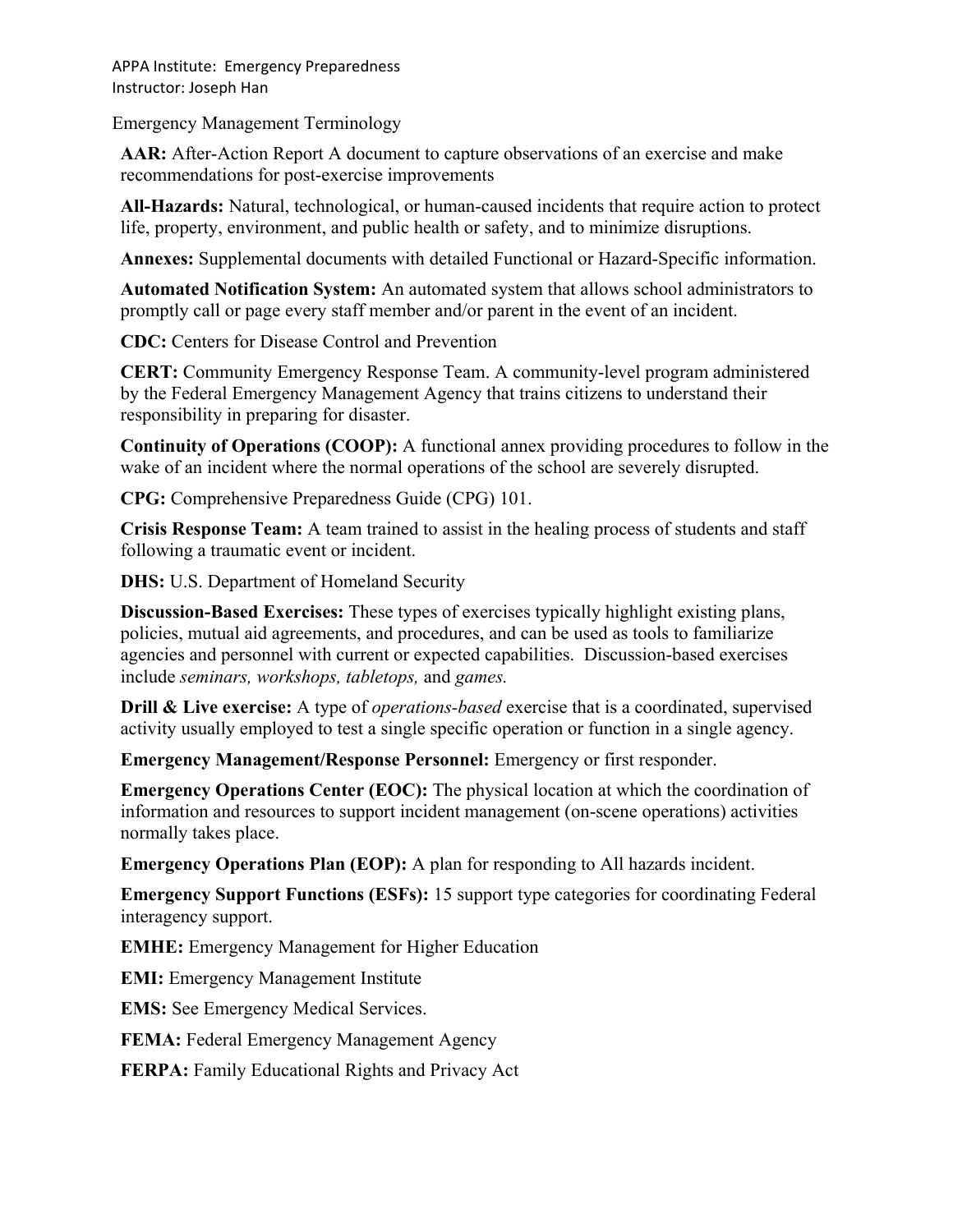APPA Institute: Emergency Preparedness Instructor: Joseph Han

**Healthy SEAT:** See Healthy School Environments Assessment Tool.

**Hot Wash:** A facilitated discussion held immediately following an exercise

**Incident Action Plan (IAP):** A document outlining the control objectives, operational period objectives, and response strategy defined by incident command during response planning.

**Incident Command Post (ICP):** The field location where the primary functions are performed.

**Incident Command System (ICS):** A standardized emergency management construct

**Joint Information Center (JIC):** A facility that coordinate critical emergency information.

**Liaison Officer:** A member of the Command Staff responsible for coordinating with others

**Multiagency Coordination (MAC) Group:** folks authorized to commit agency resources

**National Incident Management System (NIMS):** Standardized national system for EM.

**National Preparedness Guidelines (NPG):** Set expectations for national preparedness.

**National Response Framework (NRF):** all-hazards guide to domestic incident response.

**PIO:** Public Information Officer.

**Preparedness:** A continuous cycle of planning, organizing, training, equipping, exercising, evaluating, and correcting

**Prevention:** Actions to avoid an incident or to intervene to stop an incident from occurring.

**Recovery:** Restoring to prior incident condition.

**Response:** actions to save lives, protect property, and meet basic human needs.

**Tabletop Exercise (TTX):** A *discussion-based* all hazards exercise

**USDE** - U.S. Department of Education